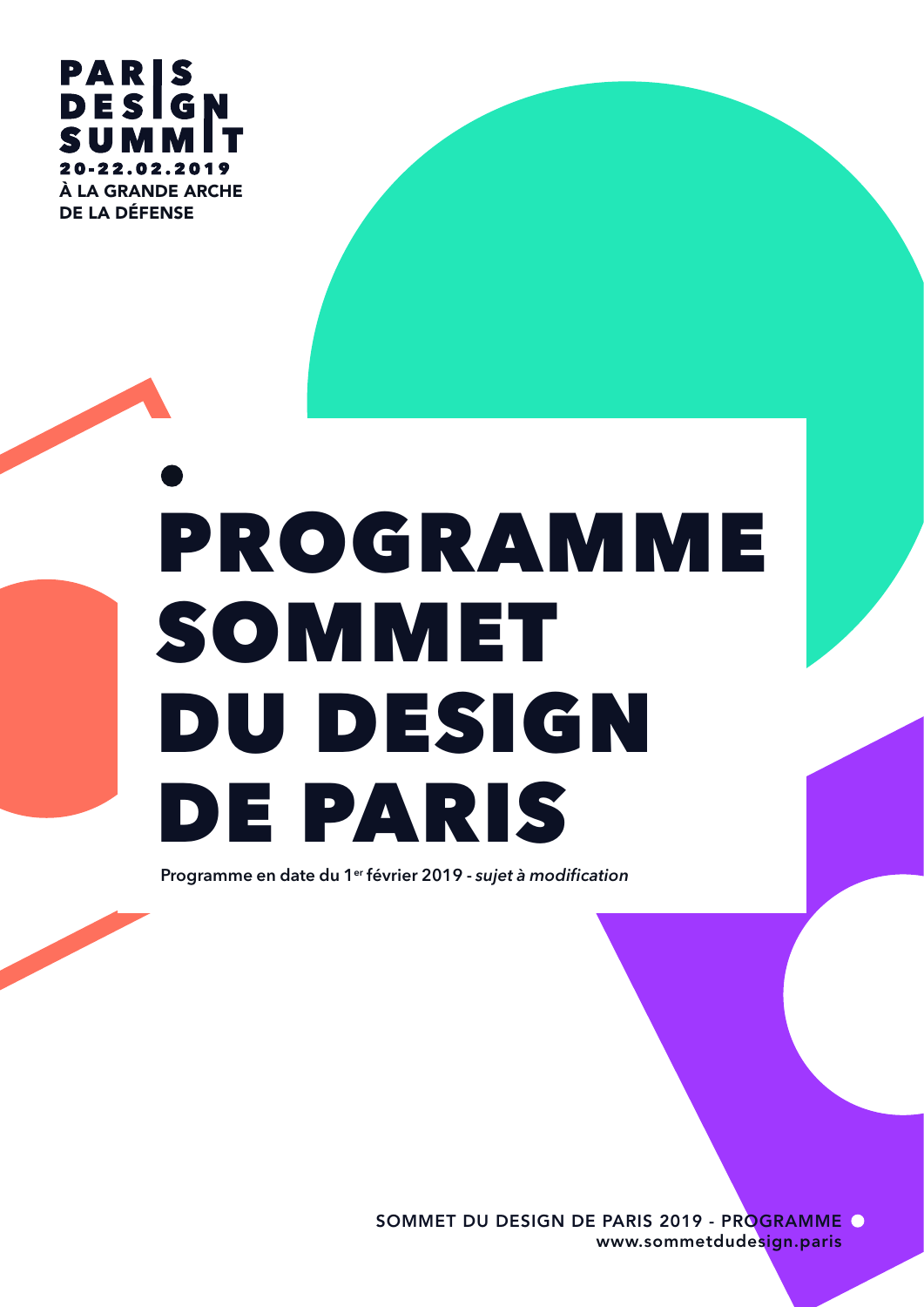## WEDNESDAY, FEBRUARY 20TH

|                                   |                                                                                                                                                                                                                                              | <b>ENGLISH CONGRESS</b>                                                                                                                                  |                                                                                               |
|-----------------------------------|----------------------------------------------------------------------------------------------------------------------------------------------------------------------------------------------------------------------------------------------|----------------------------------------------------------------------------------------------------------------------------------------------------------|-----------------------------------------------------------------------------------------------|
|                                   |                                                                                                                                                                                                                                              | <b>WELCOME</b>                                                                                                                                           |                                                                                               |
| <b>WORKSHOPS</b><br>9am - 12:30pm | <b>LES ATELIERS DE PARIS</b><br><b>FEAT. IAN ROLSTON FROM HOK</b><br><b>AGENCY, CANADA</b><br>(REGISTRATION REQUIRED)<br>The Future of Design:<br>The Necessary Rise of Inclusive Design<br>30 Rue du Faubourg Saint-Antoine,<br>75012 Paris | <b>MARCO VAN HOUT</b><br>(REGISTRATION REQUIRED)<br>Mini Global Jam<br><b>TBA</b>                                                                        | <b>ABVENT</b><br>(REGISTRATION REQUIRED)<br>Outils 2040<br>58 Rue Saint-Lazare<br>75009 Paris |
| <b>WORKSHOPS</b><br>$1pm$ - 6pm   | <b>SAGUEZ AND PARTNERS-</b><br><b>DESIGN ACT!</b><br>(REGISTRATION REQUIRED)<br>My Inclusive Olympics' Village<br>7 Rue Frida Kahlo<br>93400 Saint-Ouen                                                                                      | <b>ALTRAN - FROG</b><br>(REGISTRATION REQUIRED)<br>Design Thinking and Innovation Responsable<br>96 Avenue Charles de Gaulle,<br>92200 Neuilly sur Seine |                                                                                               |
|                                   |                                                                                                                                                                                                                                              | <b>OFFICIAL RECEPTION</b><br>(UPON INVITATION)                                                                                                           |                                                                                               |

## THURSDAY, FEBRUARY 21ST

Speakers: To what Extend are Principles of Visual

|                                                                             |                                                                                                                                                                                                                                                                | <b>ENGLISH CONGRESS</b>                                                                                            |                                                                                                                                                                                         |  |
|-----------------------------------------------------------------------------|----------------------------------------------------------------------------------------------------------------------------------------------------------------------------------------------------------------------------------------------------------------|--------------------------------------------------------------------------------------------------------------------|-----------------------------------------------------------------------------------------------------------------------------------------------------------------------------------------|--|
|                                                                             |                                                                                                                                                                                                                                                                | <b>REGISTRATION</b><br>$(8:00 - 18:30)$                                                                            |                                                                                                                                                                                         |  |
| <b>CONFERENCE</b>                                                           | <b>Welcome and Introduction</b><br><b>MAIN STAGE - EIFFEL 3</b><br>Alain DUFOUR, Secretary General, World Design Summit Meeting 2017<br>Don Ryun CHANG, South Korea, Chair, International Design Summit 2015<br>Franck RIESTER, Minister for Culture (Reserve) |                                                                                                                    |                                                                                                                                                                                         |  |
| <b>OPENING</b><br><b>KEYNOTES</b><br><b>EXPO OPENING</b><br>9am-<br>11:30am | <b>Keynote</b><br>Mr Antonio GOMEZ-PALACIO, Principal, Dialog<br>The Community Wellbeing Framework:<br>a methodology to help design professionals understand the impact of their work on community wellbeing                                                   |                                                                                                                    |                                                                                                                                                                                         |  |
|                                                                             |                                                                                                                                                                                                                                                                | <b>EXPO OPENING</b>                                                                                                |                                                                                                                                                                                         |  |
|                                                                             | <b>Room 1 - Ethics</b>                                                                                                                                                                                                                                         | <b>Room 2 - Resilience</b>                                                                                         | <b>Room 3 - Education</b>                                                                                                                                                               |  |
|                                                                             | John MATHERS                                                                                                                                                                                                                                                   | Don RYAN CHANG<br>Hongik University, South Korea                                                                   | Dr. Salma SAMAHA                                                                                                                                                                        |  |
|                                                                             | British Design Fund, United Kingdom                                                                                                                                                                                                                            | Don acted as the chair of the 2015 International<br>Deisgn Congress and Summit in Seoul Korea,<br>the first Summit | Lebanese University - Landscape Department,<br>Lebanon                                                                                                                                  |  |
|                                                                             | Jelto VON SCHUCKMANN                                                                                                                                                                                                                                           | Simon WIDMER                                                                                                       | Dean BACALZO<br>Arizona State University, United States                                                                                                                                 |  |
| <b>SESSIONS</b><br>11:30am-<br>12:30pm                                      | Airbus Air Academy, France                                                                                                                                                                                                                                     | Project Manager, Ellen Macarthur Foundation,<br>United Kingdom                                                     | The Mindset and Skillset of the Next Generation of<br>Designers Needs to Include: Emotional Intelligence<br>+ Entrepreneurial Mindset + Designer<br>Mindset + Fundamental Design Skills |  |

Transformation of the Museum - Social Spaces of

 $\mathcal{L}_{\mathcal{A}}$  and  $\mathcal{L}_{\mathcal{A}}$  and  $\mathcal{L}_{\mathcal{A}}$  and  $\mathcal{L}_{\mathcal{A}}$  and  $\mathcal{L}_{\mathcal{A}}$  and  $\mathcal{L}_{\mathcal{A}}$  and  $\mathcal{L}_{\mathcal{A}}$  and  $\mathcal{L}_{\mathcal{A}}$  and  $\mathcal{L}_{\mathcal{A}}$  and  $\mathcal{L}_{\mathcal{A}}$  and  $\mathcal{L}_{\mathcal{A}}$  and  $\mathcal{L}_{\mathcal{A$ 

**Sommet du Design de Paris • Programmation - 2** Programme en date du 1er février 2019 - *sujet à modification* Sommet du Design de Paris • Programmation -<br>Roommet du Design de Paris • Programmation -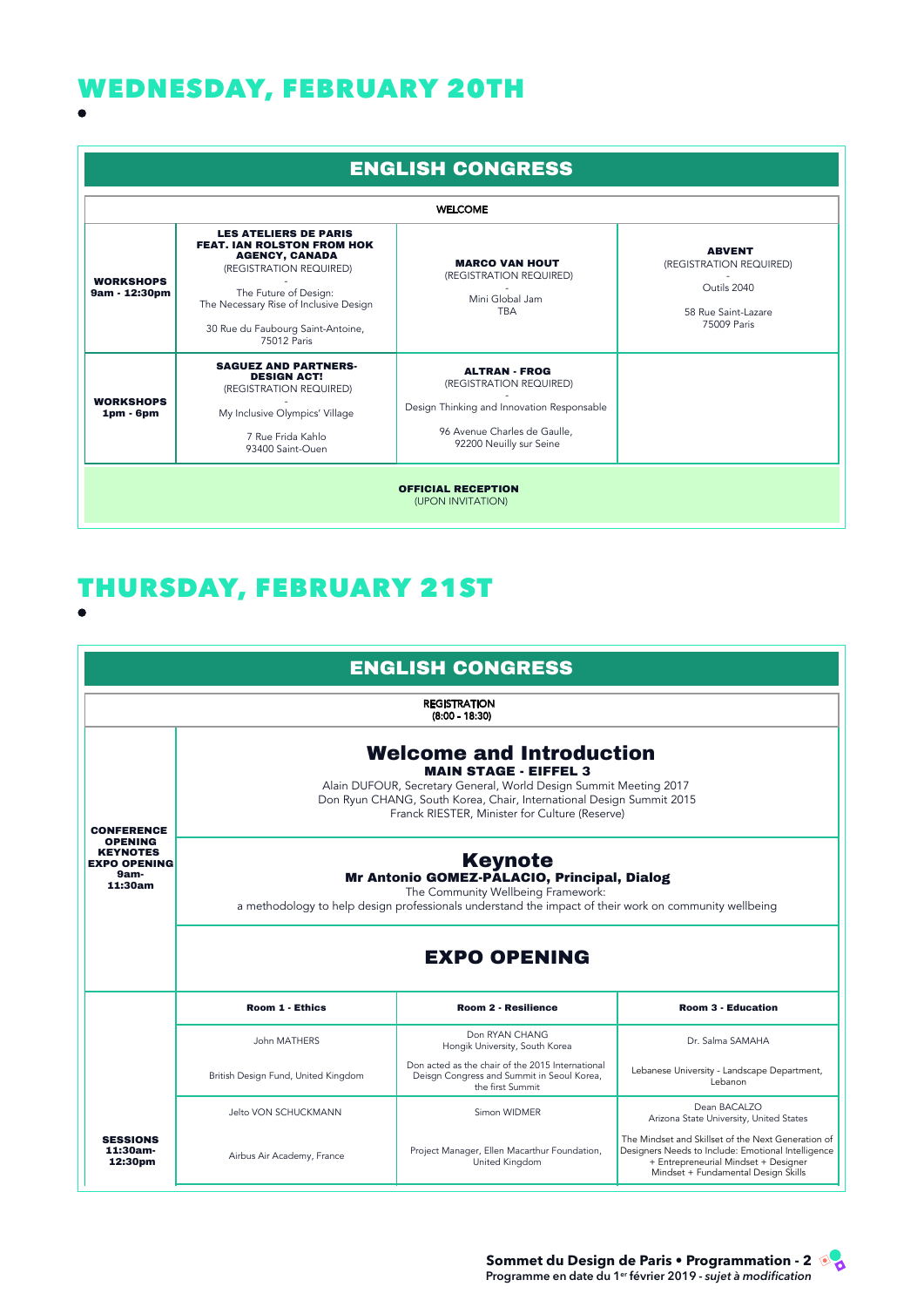## THURSDAY, FEBRUARY 21ST

|                                           | Alexandra MATZ<br>SAP, Germany                                                                                                                                                                                                                                                | Timothy VENTIMIGLIA<br>Ralph Applebaum Associates, Germany                                                           | Jurij LESHCHYSHYN<br>Ryerson University, Canada                                                         |
|-------------------------------------------|-------------------------------------------------------------------------------------------------------------------------------------------------------------------------------------------------------------------------------------------------------------------------------|----------------------------------------------------------------------------------------------------------------------|---------------------------------------------------------------------------------------------------------|
|                                           | Visual Ethics in the age of Data Privacy Issues<br>Concerning Voice Activated, Intelligent Smart<br>Speakers: To what Extend are Principles of Visual<br>Ethics and Good Design applicable to analyse<br>Apple's visual communication in the digital video<br>"Welcome Home"? | Transformation of the Museum - Social Spaces of<br>Engagement and Self Realization                                   | The Built World: From Source to Use                                                                     |
|                                           | Q&A                                                                                                                                                                                                                                                                           | Q&A                                                                                                                  | Q&A                                                                                                     |
| <b>LUNCH</b><br>12:30pm-<br>2pm           |                                                                                                                                                                                                                                                                               | <b>LUNCHTIME + FORESIGHT CONFERENCE</b>                                                                              |                                                                                                         |
|                                           | <b>Room 1 - Ethics</b>                                                                                                                                                                                                                                                        | Room 2 - Resilience                                                                                                  | <b>Room 3 - Education</b>                                                                               |
|                                           | Elisha COHEN<br>Bauhaus, Germany                                                                                                                                                                                                                                              | <b>Brieux SAFFRÉ</b><br>Withaa Circular Design Agency, France                                                        | Jacqueline SALMOND<br>Florida Gulf Coast University, United States                                      |
|                                           | Defining the 'User': architectural conceptions of the<br>user and its impact on design processes                                                                                                                                                                              | What if we design without waste?                                                                                     | Educating for Sustainable Design: Partnerships for<br>the Future                                        |
| <b>SESSIONS &amp;</b>                     | Marie-Paule MCDONALD<br>University of Waterloo, Canada                                                                                                                                                                                                                        | Eric BURKEL<br>HYDRAO Smart & Blue, France                                                                           | Mahwish BATLA<br>Indus Valley school of art and architecture, Pakistan                                  |
| <b>WORKSHOPS</b><br>2pm-<br>3pm           | The Proliferating Glass tower                                                                                                                                                                                                                                                 | Using Nudge technology to drive sustainable<br>behavior change                                                       | New Pedagogy in Design Studio: Case study of<br>adaptive reuse of Elphinstone Street sadder<br>Karachi. |
|                                           | Angela BOURNE<br>Fanshawe College, USA                                                                                                                                                                                                                                        | Holmes PÁFZ<br>Pontifica Universidad Javeriana, Colombia*                                                            | Jody NYBOER<br>Syracuse University, United States                                                       |
|                                           | Socially sustainable design through considerate<br>wayfinding serves as an enabler for Place<br>attachment for freshman students in college<br>settings.                                                                                                                      | Climate change and variability adaption in<br>informaal settings: the case of Salgar, Colombia                       | School Design and Teacher Creativity                                                                    |
|                                           | Q&A                                                                                                                                                                                                                                                                           | Q&A                                                                                                                  | Q&A                                                                                                     |
|                                           |                                                                                                                                                                                                                                                                               |                                                                                                                      |                                                                                                         |
| <b>PAUSE</b><br>3pm-<br>3:30pm            |                                                                                                                                                                                                                                                                               |                                                                                                                      |                                                                                                         |
|                                           | <b>Room 1 - Ethics</b>                                                                                                                                                                                                                                                        | Room 2 - Resilience                                                                                                  | <b>Room 3 - Education</b>                                                                               |
|                                           | Juan SAAVIDRA<br>Carleton University, Canada                                                                                                                                                                                                                                  | Alejandro MISES CASTELLANOS<br>Independent, United States*                                                           | Jesvin Puay-Hwa YEO<br>Nanyang Technological University, Singapore*                                     |
|                                           | Deconstructing LGBTQ +<br>Identity and Collaborating Towards Social Well-<br>Being.                                                                                                                                                                                           | Mediated Grounds                                                                                                     | An empirical study of design research methods in<br>communication design education                      |
| <b>SESSIONS &amp;</b><br><b>WORKSHOPS</b> | Gareth FRY<br>Utah Valley University, United States                                                                                                                                                                                                                           | <b>Basil T KOCHUPURACKAL</b><br>L&T Constructions India                                                              | Jonas LIUGAILA<br>Critical, Lithuania                                                                   |
| 3:30pm-<br>4:30pm                         | Evolving Graphic Design from Serving Industry to<br>Fulfilling Fundamental Human Needs                                                                                                                                                                                        | Energy Consumption evaluation & optimzation of<br>radiant & personalized cooling in hot-humid & dry<br>climatic zone | Zero waste design course                                                                                |
|                                           | Meredith JAMES<br>Portland State University, USA                                                                                                                                                                                                                              |                                                                                                                      | Fausto ZULETA MONTOYA<br>Universidad Pontificia Bolivariana, Colombia                                   |
|                                           | Ethics in Social Media                                                                                                                                                                                                                                                        |                                                                                                                      | Design for Functional Diversity                                                                         |
|                                           | Q&A                                                                                                                                                                                                                                                                           | Q&A                                                                                                                  | Q&A                                                                                                     |
| <b>PAUSE</b><br>4:30pm-<br>5pm            |                                                                                                                                                                                                                                                                               |                                                                                                                      |                                                                                                         |
|                                           | <b>Room 1 - Ethics</b>                                                                                                                                                                                                                                                        | Room 2 - Interdisciplinarity                                                                                         | <b>Room 3 - Education</b>                                                                               |
|                                           | Simon KILBANE<br>University of Technology Sydney, Australia*                                                                                                                                                                                                                  | Swoo K. SUH                                                                                                          | Wendy FOK<br>University of Parsons, United States                                                       |

Sandra REICIS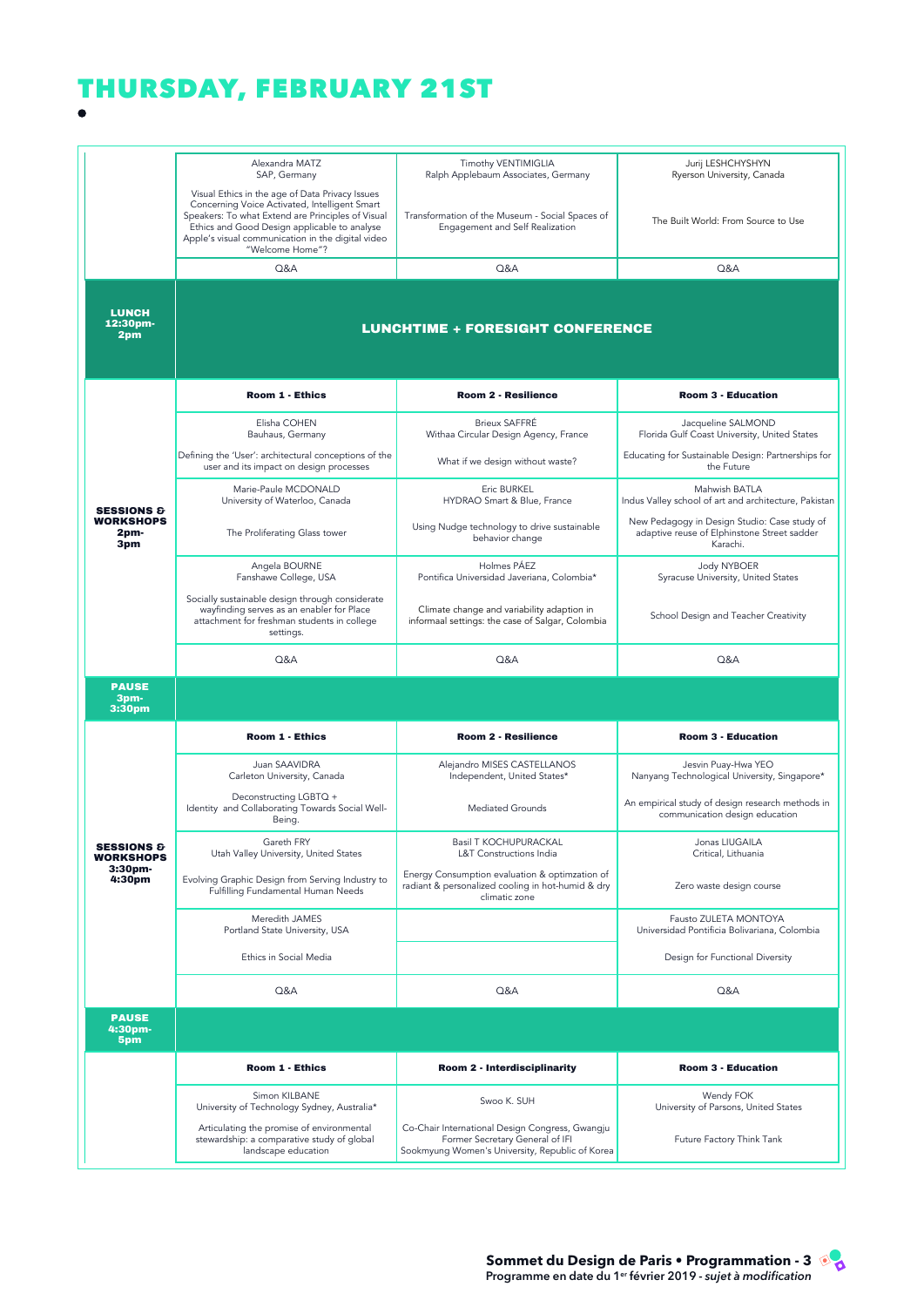#### THURSDAY, FEBRUARY 21ST 4:30pm-5pm

|                                                   | Henning FRITZENWALDER<br>UX Consultant, Germany          | Arlene GOULD                                                                                                                 | Sandra REICIS<br>Villa Maria College, United States & Angela<br>BOURNE, Fanshawe College, Canada                     |
|---------------------------------------------------|----------------------------------------------------------|------------------------------------------------------------------------------------------------------------------------------|----------------------------------------------------------------------------------------------------------------------|
|                                                   | <b>Ethical Design</b>                                    | Design Industry Advisory Committee, Canada                                                                                   | Integrating Sustainable Design Throughout the<br>Curriculum to Optimize Best Practices - From<br>Required to Desired |
| <b>SESSIONS &amp;</b><br><b>WORKSHOPS</b><br>5pm- | <b>O&amp;A</b>                                           | Arnauld GARCIA<br>Shanghai Art & Design Academy, China                                                                       | Jody NYBOER<br>Syracuse University, United States                                                                    |
| 6:30pm                                            | <b>Room 1- Management</b>                                | An Experimental Eco-Design Lab                                                                                               | Breaking Tradition: A Case for Online Design Studio<br>Critique                                                      |
|                                                   | Mark BERGIN<br>Founder and CEO, DRIVENxDESIGN, Australia | Claudia FACCA<br>Instituto Mauá de Tecnologia, Portugal, United<br><b>States</b>                                             | Pavel PISKLAKOV<br>South Ural State University, Russia**                                                             |
|                                                   | Better Future - Design in the boardroom                  | Design Thinking as a project methodology applied<br>in Engineering Course                                                    | Back to Vkhutemas and Bauhaus?: Some Thoughts<br>on Future Design Education                                          |
|                                                   | Stephanie HELOU                                          | Barry WYLANT<br>The University of Calgary, Canada                                                                            |                                                                                                                      |
|                                                   | Director of Strategic Growth, INSTIUM, Germany           | A Design Thinking Approach to Identifying<br>Opportunities for Innovation                                                    |                                                                                                                      |
|                                                   | Q&A                                                      | Q&A                                                                                                                          | Q&A                                                                                                                  |
| <b>HAPPY HOUR</b><br>6:30pm                       |                                                          | To celebrate the end of the second day,<br>you are invited by our partners and exhibitors<br>to happy hour at the Exhibition |                                                                                                                      |

you are invited by our partners and exhibitors are invited by our partners and exhibitors and exhibitors are i<br>The contract of the contract of the contract of the contract of the contract of the contract of the contract o

#### FRIDAY, FEBRUARY 22nd FRIDAY, FEBRUARY 22ND

PAUSE PRODUCE

|                                                              |                                                                                         | <b>ENGLISH CONGRESS</b>                                                                                                                               |                                                                                              |
|--------------------------------------------------------------|-----------------------------------------------------------------------------------------|-------------------------------------------------------------------------------------------------------------------------------------------------------|----------------------------------------------------------------------------------------------|
|                                                              |                                                                                         | <b>REGISTRATION</b><br>(8:30am - 17:30pm)                                                                                                             |                                                                                              |
|                                                              | Room 1 - Disruption                                                                     | Room 2 - Interdisciplinarity                                                                                                                          | <b>Room 3 - Regions &amp; Cities</b>                                                         |
|                                                              | Joe ILES                                                                                | George NELSON<br>Opportunity Logistics Design Strategy Consultancy,<br>Australia                                                                      | Zelda HARRISON<br>ZHarrison & Associates, United States                                      |
|                                                              | Editor in Chief of Circulate Ellen Macarthur<br>Foundation, United Kingdom              | Design Intelligence: A new disruptive literacy for<br>social cohesion, sustainable leadership, innovative<br>strategy, human transformation and play. | Sustainability in the Land of LA                                                             |
|                                                              | Marina CERVERA ALONSO DE MEDINA                                                         | Patricia KOVIC.<br>Otis College of Art and Design, United States                                                                                      | Ana María DURÁN CALISTO<br>University of California at Los Angeles, Ecuador                  |
|                                                              | Biennal Europea de Paisatge (Biennale<br>d'architecture de Paysage de Barcelone), Spain | NeighborGapBridge: Radically Creative<br>Approaches to Art and Design Education in a<br>Liminal World                                                 | Communal Lands and Sustainability in the<br>Ecuadorian Amazon                                |
| <b>SESSIONS &amp;</b><br><b>WORKSHOPS</b><br>9am-<br>10:30am | Timothy WHITEHEAD<br>Aston University, United Kingdom                                   | Svlwia ULICKA<br>Monterrey Institute of Technology and Higher<br>Education, Mexico                                                                    | Jie HU<br>Beijing Tsinghua Tongheng Urban Planning &<br>Design Institute, China              |
|                                                              | 3D Printing as a Disruptive Technology for<br>Development                               | Neo-craft: product design collaborative<br>methodology.                                                                                               | Shan-Shui City<br>Exploring Sustainable Urban Development in China                           |
|                                                              | Naser MADOUH<br>Studio Madouh, Kuwait                                                   | Jody NYBOER<br>Syracuse University, United States                                                                                                     | Mahwish BATLA<br>Indus Valley school of art and architecture, Pakistan                       |
|                                                              | There is More to Making a Place than Placemaking                                        | Design and the Craft Beer Subculture                                                                                                                  | City as an adaptive machine: Reuse of city<br>infrastructure Case of Nehre-e-Khayyam Karachi |
|                                                              | Max STEARNS<br>City of Boston, United States                                            | Nishant SHARMA<br>Industrial Design Centre IIT Bombay, India                                                                                          | Muyiwa OYINLOLA<br>De Montfort University Leicester, United Kingdom                          |
|                                                              | Playful Boston: Embracing the Civic Power of<br>Playfulness                             | Co-design, Co-develop, Share: A case of Design<br>Interventions in a Tribal Village in India                                                          | Designing for Low Income Communities: Lessons<br>from the Bottle House Project               |
|                                                              | O&A                                                                                     | O&A                                                                                                                                                   | O&A                                                                                          |

Room 1 - Disruption Room 2 - Interdisciplinarity Room 3 - Regions & Cities

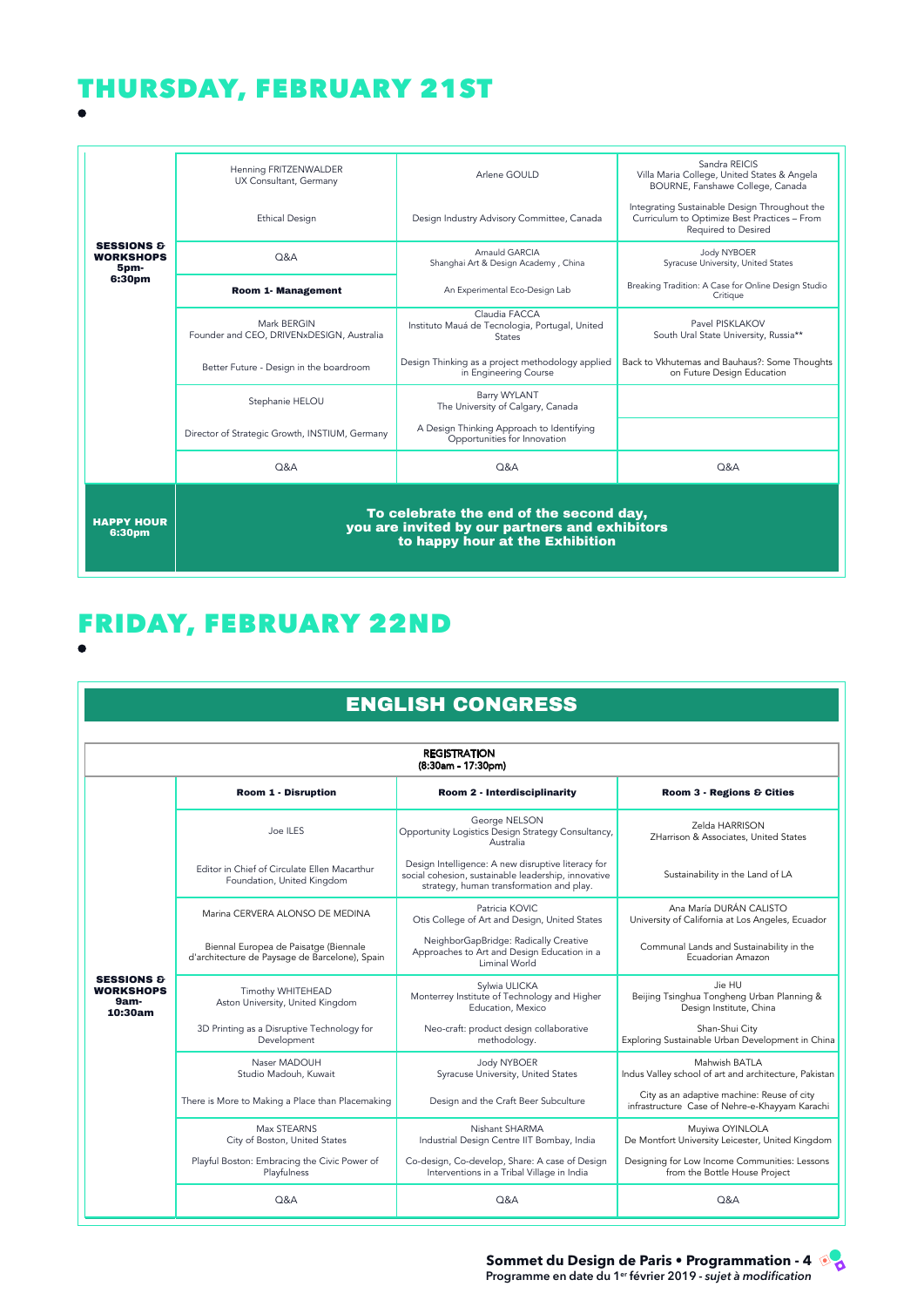#### FRIDAY, FEBRUARY 22ND Playful Boston: Embracing the Civic Power of Co-design, Co-develop, Share: A case of Design

| <b>PAUSE</b><br>10:30am-<br>11am          |                                                                                                  |                                                                                                                                                |                                                                                                   |
|-------------------------------------------|--------------------------------------------------------------------------------------------------|------------------------------------------------------------------------------------------------------------------------------------------------|---------------------------------------------------------------------------------------------------|
|                                           | Room 1 - Disruption                                                                              | Room 2 - Interdisciplinarity                                                                                                                   | <b>Room 3 - Regions &amp; Cities</b>                                                              |
|                                           | Anne QUITO<br>Quartz, United States                                                              | Eunji PARK<br>ArtCenter College of Design, Germany                                                                                             | Lissette MUÑOZ<br>Universidad de los Andes, Colombia*                                             |
|                                           | Factchecking sustainable design in the news                                                      | Interdisciplinary Exchange: The limits of<br>collaboration and the necessities of conversation                                                 | Adaption to water security, watta fi wi, water for<br>everyone, the case of SAn Andrés Colombia   |
|                                           | Jeonbin OK*<br>University of Wellington, New Zealand                                             | Vineet GUPTA<br>RoundGlass, United States                                                                                                      | Wendy FOK<br>University of Parsons, United States                                                 |
|                                           | Localized, Site-specific Up-cycling of Plastic Waste<br><b>Empowered by Digital Technologies</b> | The Future of Betterment - From Wellbeing to<br>Thriving                                                                                       | The Future of Urban Living in the Shared Economy                                                  |
| <b>SESSIONS &amp;</b><br><b>WORKSHOPS</b> | Q&A                                                                                              | Megan VALANIDAS<br>James Madison University, United States                                                                                     | Kearney COUPLAND<br>Wilfrid Laurier University, Canada                                            |
| 11am-<br>12:30pm                          | <b>Room 1 - Policies</b>                                                                         | A Place for Plastics                                                                                                                           | Everyday mobilities: Understanding the socio-<br>spatial experiences of refugees to inform design |
|                                           | Agnes KWEK                                                                                       | Miguel MORA<br>Migmora, France**                                                                                                               | <b>Room 3 - Global Goals</b>                                                                      |
|                                           | Design Ambassador<br>Design Singapore, Singapore                                                 | Meeting Service Sandbox                                                                                                                        | Antonio GOMEZ-PALACIO                                                                             |
|                                           | Iris DUNBAR**                                                                                    | Camila GOMES SANT ANNA*<br>Postgraduate Program of the Faculty of<br>Architecture and Urbanism of the University of<br>Brasília (UnB), Brazil. | Principal, Dialog, Canada                                                                         |
|                                           | Interior Design School, United Kingdom**                                                         | The green infrastructure as a tool to rethink Latin<br>America                                                                                 | Mariano ALESANDRO                                                                                 |
|                                           | Q&A                                                                                              | Q&A                                                                                                                                            | INDEX: Design to Improve Life, Denmark                                                            |
| <b>LUNCH</b><br>12:30pm-<br>2pm           |                                                                                                  | <b>LUNCHTIME</b>                                                                                                                               |                                                                                                   |
|                                           | <b>Room 1 - Tools &amp; Innovation</b>                                                           | Room 2 - Interdisciplinarity                                                                                                                   | <b>Room 3 - Global Goals</b>                                                                      |
|                                           | Robert GIUSTI<br>Institute without Boundaries, Canada                                            | Tony WILLIAMS<br>IFLA Europe, Ireland                                                                                                          | Marco VAN HOUT                                                                                    |
|                                           | Al + Design - Creating a State of Total A[i]wareness                                             | Enabling Nature Based Solutions as the basis for<br>Landscape design, construction and management.                                             | HVA.nl - Amsterdam University of applied Science,<br>Netherlands                                  |
|                                           | Ruturaj MODY<br>SAP Labs Canada, Canada                                                          | Naser MADOUH<br>Studio Madouh, Kuwait                                                                                                          | Timothy WHITEHEAD<br>Aston University, United Kingdom                                             |
|                                           | Collective intelligence - AI : An inquiry into building<br>experience strategies                 | Cognitive Deficit and The Absent Dimensions of<br>Architecture                                                                                 | D-Tool: A toolkit to enhance the design of essential<br>products for low income countries         |
| <b>SESSIONS &amp;</b><br><b>WORKSHOPS</b> | Riddhi MODY<br>SAP Labs Canada, Canada                                                           | Q&A                                                                                                                                            | Ann-Marie CONRADO<br>University of Notre Dame, United States**                                    |
| 2pm-<br>3:30pm                            | User Experience (UX) Design for Artificial<br>Intelligence (AI)                                  | <b>Room 2- Metrics</b>                                                                                                                         | Connecting Communities of Care: Accessing the<br>Social Service Safety Net                        |
|                                           | Guillaume CREDOZ<br>Ghouyoum Architect and Design Office, Lebanon                                | Jisoo SIM<br>Airtime/Virginia Tech, United States                                                                                              | Jun Bum SHIN<br>Oregon State University, United States                                            |
|                                           | Design and answering the trash crisis in Lebanon                                                 | Understanding Public Needs by Using Big Data<br>Analytics in Planning and Design                                                               | Comparison and analysis of readability (Legibility)<br>of typefaces on traffic signs by country   |
|                                           | Sarah Edmand MARTIN<br>Indiana University, United States                                         | Joe CLANCY<br>WSP, United Kingdom **                                                                                                           | Franco SCHIAFFINO<br>Centro Pampa, Argentina                                                      |
|                                           | Activating the Activist: Efficacies of Augmented<br>Political Poster Design                      | The Role of Biophilic Design in the Future<br>Workplace                                                                                        | Design for a pro-environmentalist cultural change                                                 |
|                                           | Q&A                                                                                              | Q&A                                                                                                                                            | Q&A                                                                                               |
|                                           |                                                                                                  | <b>KEYNOTES</b>                                                                                                                                |                                                                                                   |
| 3:30pm-<br>6pm                            |                                                                                                  | <b>Angelene CHAN, CEO, DP Architects</b>                                                                                                       |                                                                                                   |
|                                           |                                                                                                  | <b>ROUND TABLES SUMMIT</b><br><b>CLOSING</b>                                                                                                   |                                                                                                   |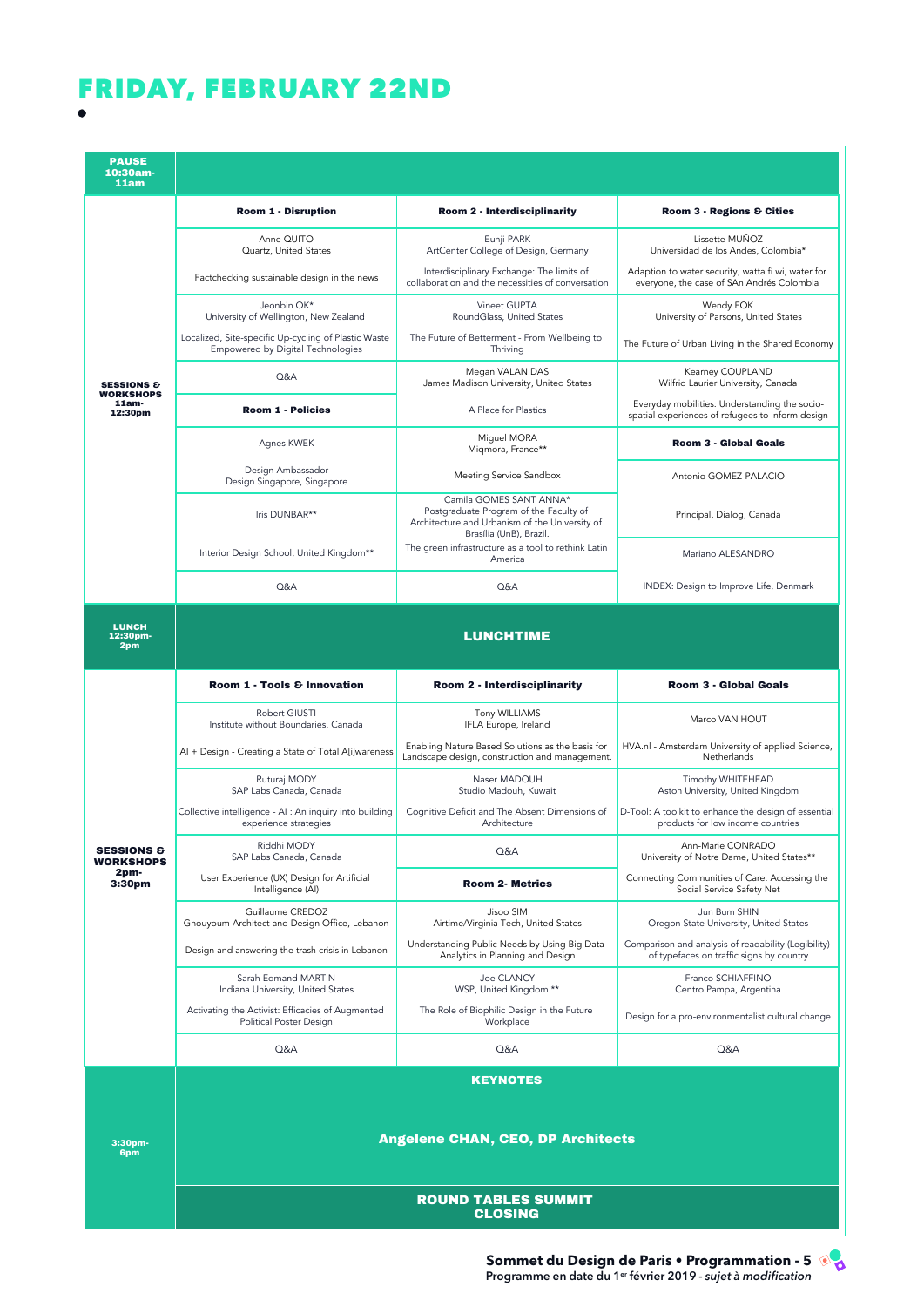#### MERCREDI 20 FÉVRIER  $\blacksquare$

|                                |                                                                                                        | <b>CONGRÈS FRANCOPHONE</b>                                                                                   |                                                                                                                                                         |
|--------------------------------|--------------------------------------------------------------------------------------------------------|--------------------------------------------------------------------------------------------------------------|---------------------------------------------------------------------------------------------------------------------------------------------------------|
|                                |                                                                                                        | <b>ACCUEIL</b>                                                                                               |                                                                                                                                                         |
|                                | <b>VALDELIA - LES CANAUX</b><br>(INSCRIPTION REQUISE)                                                  | <b>COOPÉRATIVE MU + BOUTIQUE ULULE</b><br>(INSCRIPTION REQUISE)                                              | <b>VIA</b><br>(INSCRIPTION REQUISE)                                                                                                                     |
| <b>ATELIERS</b><br>9h - 12h30  | L'économie circulaire au service de l'<br>agencement<br>Les Canaux, 6 quai de la Seine<br>75019 Paris  | L'éco-conception, innovons ensemble par le<br>cycle de vie<br>Boutique Ulule 19 Rue de Cléry,<br>75002 Paris | Mobilier durable : entre rationalité et émotion<br>le French Design by VIA<br>120 avenue Ledru Rollin<br>75011 Paris                                    |
| <b>ATELIERS</b><br>$13h - 18h$ | <b>SIPROMAD - ABVENT</b><br>(INSCRIPTION REQUISE)<br>Outils 2040<br>58 Rue Saint-Lazare<br>75009 Paris | <b>ECV</b><br>(INSCRIPTION REQUISE)<br>LIEU À CONFIRMER                                                      | <b>SAGUEZ AND PARTNERS -</b><br><b>DESIGN ACT!</b><br>(INSCRIPTION REQUISE)<br>Mon Village Olympique Inclusif<br>7 Rue Frida Kahlo,<br>93400 Saint-Ouen |
|                                |                                                                                                        | <b>RÉCEPTION OFFICIELLE</b><br>(SUR INVITATION)                                                              |                                                                                                                                                         |

# JEUDI 21 FÉVRIER

12h30-

|                                                                                                                                         |                                                                                                                                                                                                                                                                                                 | <b>CONGRÈS FRANCOPHONE</b>                                                                           |                       |
|-----------------------------------------------------------------------------------------------------------------------------------------|-------------------------------------------------------------------------------------------------------------------------------------------------------------------------------------------------------------------------------------------------------------------------------------------------|------------------------------------------------------------------------------------------------------|-----------------------|
|                                                                                                                                         |                                                                                                                                                                                                                                                                                                 | <b>INSCRIPTION</b><br>$(8:00 - 18:30)$                                                               |                       |
| <b>OUVERTURE</b><br><b>CONFÉRENCE</b><br><b>GRANDS</b><br><b>ONFÉRENCIERS</b><br><b>OUVERTURE</b><br><b>EXPOSITION</b><br>10h-<br>11h30 | <b>Ouverture du Congrès Francophone</b><br>Ariane-Li SIMARD-CÔTÉ, Directrice générale Sommet de Design de Paris 2019<br>Représentante de la ville de Paris<br>François-Michel LAMBERT, Député des Bouches du Rhône, Président de l'Institut National de l'Economie Circulaire<br>(sous réserve) |                                                                                                      |                       |
|                                                                                                                                         | <b>CONFÉRENCE D'OUVERTURE</b><br>Inés LEONARDUZZI, Digital, For the Planet<br><b>Olivier SAGUEZ, Saguez-and-Partners</b>                                                                                                                                                                        |                                                                                                      |                       |
|                                                                                                                                         | Salle 4 - Outils et innovation                                                                                                                                                                                                                                                                  | <b>OUVERTURE DE L'EXPOSITION</b><br>Salle 5 - Interdisciplinarite                                    | Salle 6 - Design ACT! |
|                                                                                                                                         | Clément BATAILLE                                                                                                                                                                                                                                                                                | Pierre DE CONINCK                                                                                    |                       |
|                                                                                                                                         | Directeur de l'Innovation et Design<br>Altran-Frog, France                                                                                                                                                                                                                                      | Centre interdisciplinaire de recherche en<br>opérationnalisation du développement durable,<br>Canada |                       |
| <b>CONFÉRENCES &amp;</b><br><b>ATELIERS</b><br>11h30-                                                                                   | Daniel SMITH                                                                                                                                                                                                                                                                                    |                                                                                                      |                       |
| 12h30                                                                                                                                   | Smith Vigeant Architectes Inc., Canada                                                                                                                                                                                                                                                          |                                                                                                      | Design ACT!           |
|                                                                                                                                         | Christian GUELLERIN<br>École de design de Nantes, France                                                                                                                                                                                                                                        | Jeanne RIOT<br>Studio Riot, France                                                                   |                       |
|                                                                                                                                         | Président Honoraire, CUMULUS<br>Président FRANCE DESIGN EDUCATION                                                                                                                                                                                                                               | Changer le monde par le Design & la Co-<br>conception                                                |                       |
|                                                                                                                                         | Q&A                                                                                                                                                                                                                                                                                             | Q&A                                                                                                  |                       |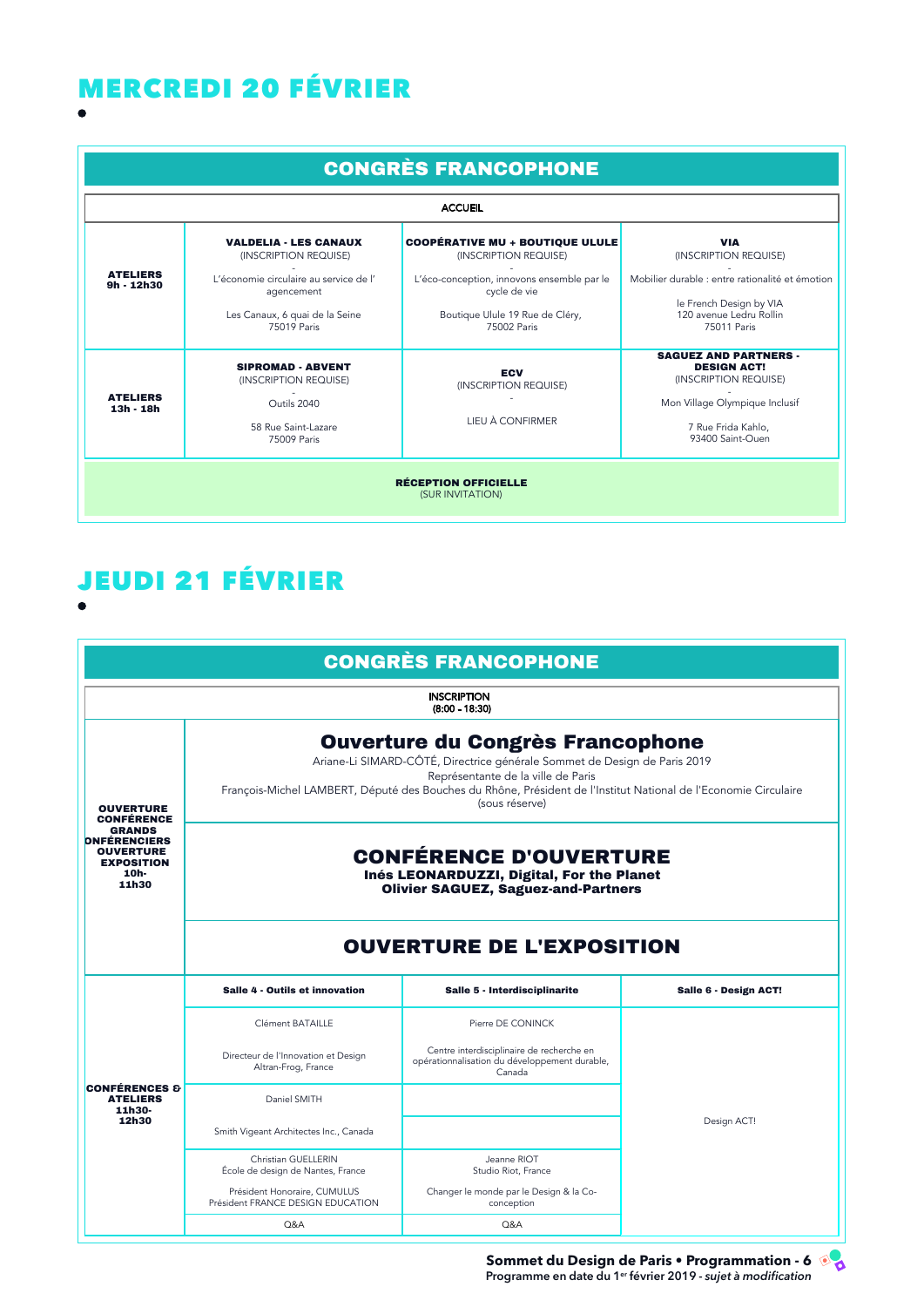## JEUDI 21 FÉVRIER

| <b><i>DÉJEUNER</i></b><br>12h30-<br>14h     |                                                                                              | DÉJEUNER SUIVI DE LA CONFÉRENCE PROSPECTIVE                                                                                                   |                                                                                                                                                                                                       |
|---------------------------------------------|----------------------------------------------------------------------------------------------|-----------------------------------------------------------------------------------------------------------------------------------------------|-------------------------------------------------------------------------------------------------------------------------------------------------------------------------------------------------------|
|                                             | Salle 4 - Outils et innovation                                                               | Salle 5 - Interdisciplinarite                                                                                                                 | Salle 6 - Villes et Régions                                                                                                                                                                           |
|                                             | Nicolas REEVES                                                                               | Chakib CHAOUCHE TEYARA<br>Office Professionnel de Qualification des Urbanistes<br>(OPQU), France                                              | Caroline NAPHEGYI                                                                                                                                                                                     |
|                                             | Professeur de Design UQAM, Canada                                                            | Le design thinking au service du développement et<br>enrichissement des fonctionnalités du pass Trabool                                       | Directrice, World Design Capital 2020, France                                                                                                                                                         |
|                                             | Dominique SCIAMMA                                                                            | Nadim TADJINE<br>Espace Temps, Canada                                                                                                         | Hugo GAGNON                                                                                                                                                                                           |
|                                             | Directeur de l'école de Strate Design, France                                                | La participation publique et les nouvelles formes d'<br>engagement du citoyen. La contribution du design<br>dans la co-production de la ville | Partner Neuf Architects, Canada                                                                                                                                                                       |
| <b>CONFÉRENCES &amp;</b>                    | Abderrahman OURAHOU                                                                          | Samuel RANCOURT<br>La Pépinière, Canada                                                                                                       | Salima BELLILI<br>TIDI New Urban Design, Canada                                                                                                                                                       |
| <b>ATELIERS</b><br>14h-<br>15h30            | Spécialiste technologies audiovisuelles UQAM,<br>Canada                                      | Vers un mouvement citoyen de ville participative :<br>regard sur les projets de La Pépinière   Espaces<br>Collectifs                          | Méthodes de génération d'indicateurs territoriaux<br>énergétiques pour une planification stratégique<br>des villes. Une nouvelle conception urbaine à faible<br>impact climatique.                    |
|                                             | <b>Béatrice GISCLARD</b>                                                                     | Marie MARTEL<br>Université de Montréal, Canada                                                                                                | Souad LARBI MESSAOU<br>Université de Montréal, Canada                                                                                                                                                 |
|                                             | Université d'Avignon, France                                                                 | Étudier la valeur du design participatif pour<br>l'innovation sociale et publique : un cadre de<br>référence et une étude comparative         | Ville ludique, Ville festive : Pour une nouvelle façon<br>de faire les villes                                                                                                                         |
|                                             | Jonathan CHA & Abigaelle LEFEVRE<br>UQAM, Canada                                             | Stéphanie CARDOSO<br>Université Bordeaux Montaigne, France                                                                                    | Rafik SALAMA<br>Ville de Montréal, Canada                                                                                                                                                             |
|                                             | Un espace expérimental faisant office de prototype<br>de la réflexion/action urbaine         | Expérience centrée apprenant/enseignant : design<br>de scénarii pédagogiques dans un environnement<br>immersif et collaboratif                | Les outils et leviers assurant une meilleure qualité<br>de design durable dans le cadre de la planification<br>urbaine : Deux expériences de l'arrondissement de<br>Saint-Laurent, ville de Montréal. |
|                                             | Q&A                                                                                          | Q&A                                                                                                                                           | Q&A                                                                                                                                                                                                   |
| <b>PAUSE</b><br>15h30-<br>16h               |                                                                                              | <b>MEHDI LAIEB, PDG, OMBRAGE</b>                                                                                                              |                                                                                                                                                                                                       |
|                                             | Salle 4 - Outils et innovation                                                               | Salle 5 - Interdisciplinarite                                                                                                                 | Salle 6 - Gestion                                                                                                                                                                                     |
|                                             | Ophélie GATINE<br>Coopérative Mu, France                                                     | Constantin BLANC<br>Instium, France**                                                                                                         | Pathum BILA-DEROUSSY                                                                                                                                                                                  |
|                                             | L'éco-conception, innovons par l'approche « cycle<br>de vie »                                | The design's hierarchy of skills: a guide to design a<br>better world.                                                                        | Manager au sein du cabinet Tenzing Conseil                                                                                                                                                            |
| <b>CONFÉRENCES &amp;</b><br><b>ATELIERS</b> | Dominco DI SIENA<br>Urbano Humano, Spain**                                                   | Loic ANDRIEN<br>AEIM-Adapei54, France**                                                                                                       | Nabil El HILALI                                                                                                                                                                                       |
| 16h-<br>17 <sub>h</sub>                     | Methode du Design Civique                                                                    | Vers un design organisationnel inclusif                                                                                                       | Professeur Chercheur Senior Consultant Innovation<br>Management, Marketing & Design thinking<br>ESCA - École de management, Morocco                                                                   |
|                                             | Quentin IPREX<br>École Polytechnique, France**                                               | A.MARANDE, P.Honorat, C.Vernet<br>Labelle Exelle, Conseil National du Barreau, JMV                                                            | Margot PÉJAUDIER<br>Université de technologie de Compiègne, France                                                                                                                                    |
|                                             | Système versatile et langage de conception pour<br>une production locale distribuée réaliste | EKSO - Du design à l'économie solidaire                                                                                                       | Repenser la gouvernance dans le monde du design                                                                                                                                                       |
|                                             | Q&A                                                                                          | Q&A                                                                                                                                           | Q&A                                                                                                                                                                                                   |
| <b>PAUSE</b><br>$17h -$<br>17h30            |                                                                                              | <b>HADRIEN LAPORTE, PDG, SMART PIXEL</b>                                                                                                      |                                                                                                                                                                                                       |

<u>Q&A Q&A Q&A Q&A Q&A Q&A Q&A Q&A Q&A Q</u>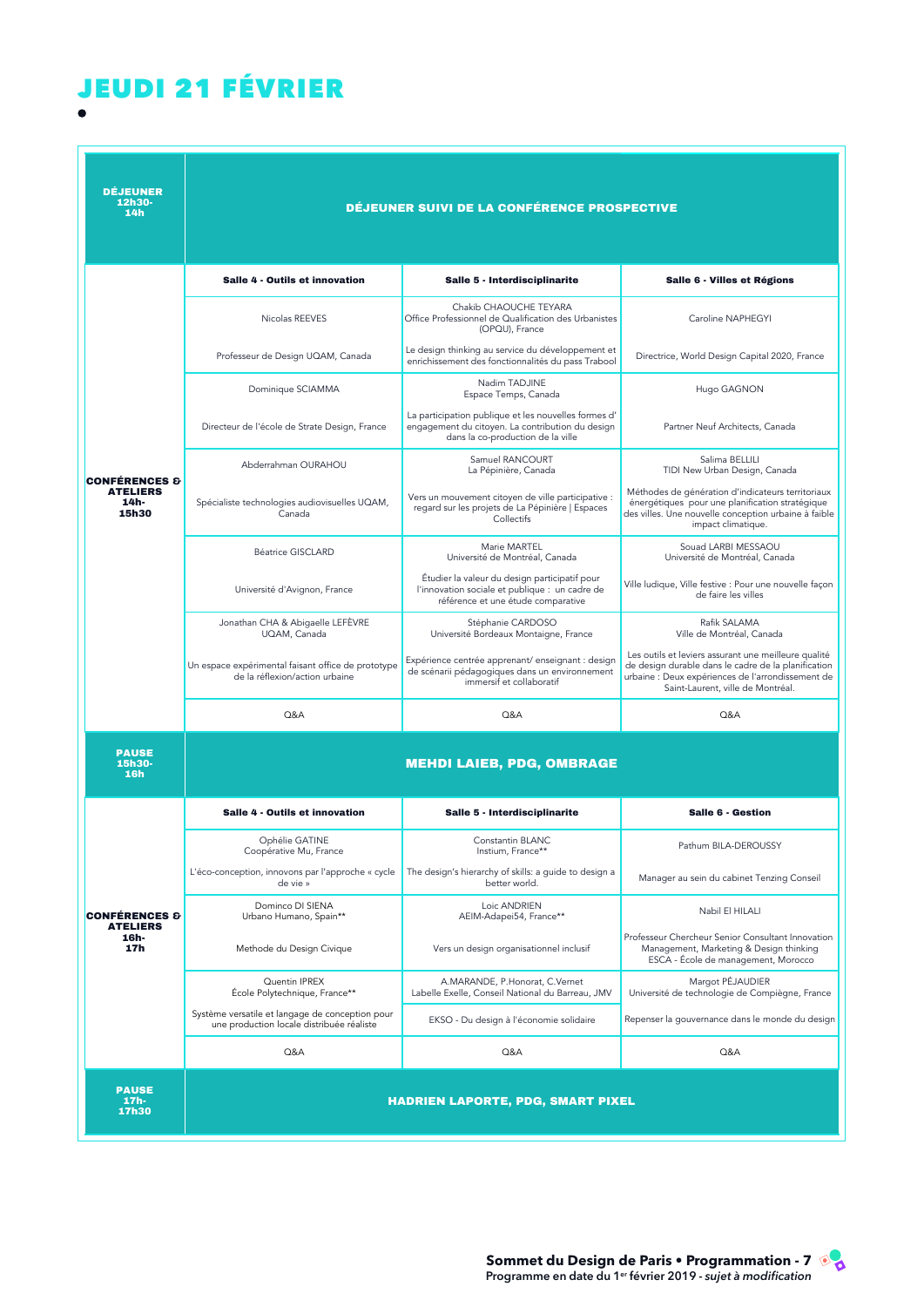### JEUDI 21 FÉVRIER<br>Capacitan IPREX Système versatile et langage de conception pour

|                                             | Salle 4 - Secteur Privé                                                                 | Salle 5 - Éthique                                                                                                            | Salle 6 - Perturbation                                                |
|---------------------------------------------|-----------------------------------------------------------------------------------------|------------------------------------------------------------------------------------------------------------------------------|-----------------------------------------------------------------------|
|                                             | Olivier SAGUFZ                                                                          | François CASPAR                                                                                                              | André-Yves COENDAREAT                                                 |
|                                             | Saquez and Partners, France                                                             | Président, Alliance Française des Designers                                                                                  | Union des Designers Belges, Belgium                                   |
| <b>CONFÉRENCES &amp;</b><br><b>ATELIERS</b> | Caroline KERMARREC<br>MAIF, France**                                                    | Arnauld Philibert                                                                                                            | Philippe DE MAREILHAC<br>Market Value, France                         |
| 17h30-<br>18h30                             | MAIF, partenaire d'une mobilité durable et éthique.                                     | <b>ASD GROUP</b>                                                                                                             | Quand le retail design se au service d'une<br>consommation plus juste |
|                                             | Théo DESPREZ<br>Fil & Fab, France                                                       | Christopher SANTERRE<br>L'increvable, France                                                                                 | Sylvia VITTALE ROTTA<br>Team Créatif, France                          |
|                                             | La valorisation des filets de pêche usagés par le<br>design et l'entrepreneuriat social | Co-fondateur   L'Increvable                                                                                                  | Le packaging, allié du mieux manger                                   |
|                                             | <b>O&amp;A</b>                                                                          | <b>O&amp;A</b>                                                                                                               | <b>O&amp;A</b>                                                        |
| <b>APÉRO</b><br>18h30                       |                                                                                         | Pour célébrer la fin du deuxième jour,<br>Vous êtes invités par nos partenaires et exposants<br>à un apéro dans l'exposition |                                                                       |

Pour célébrer la fin du deuxième jour,

## Constantinophone in the constant of the constantinophone in the constant of the constant of the constant of the constant of the constant of the constant of the constant of the constant of the constant of the constant of th VENDREDI 22 FÉVRIER

|                                           |                                                                                                                                                   | <b>CONGRÈS FRANCOPHONE</b>                                                                                                                                                      |                                                                              |
|-------------------------------------------|---------------------------------------------------------------------------------------------------------------------------------------------------|---------------------------------------------------------------------------------------------------------------------------------------------------------------------------------|------------------------------------------------------------------------------|
|                                           |                                                                                                                                                   | <b>INSCRIPTION</b><br>(8h00 - 18h30)                                                                                                                                            |                                                                              |
|                                           | Salle 4 - Education                                                                                                                               | Salle 5 - Éthique                                                                                                                                                               | Salle 6 - Objectifs globaux                                                  |
|                                           | Davina MICHEL                                                                                                                                     | Marylene THOMAS<br>France                                                                                                                                                       | Antoine CHOUMOFF                                                             |
|                                           | Doctorante Université Laval, Canada                                                                                                               | Design et ERE, une interdisciplinarité méconnue :<br>Design de créativité écosociale comme vecteur de<br>changement et de mobilisation écocitoyenne face à<br>l'urgence d'agir. | Président de Humanitarian Design Bureau                                      |
|                                           | Maria BONNAFOUS-BOUCHER                                                                                                                           | Lyne LEFEBVRE<br>UQAM Ecole de Design, Canada                                                                                                                                   | <b>Bernard LENSEL</b>                                                        |
|                                           | Agence Nationale de la Recherche (ANR-France),<br>France                                                                                          | Utilisation de matières "imparfaites" ou recyclées<br>dans le mobilier haut de gamme.                                                                                           | Président de l'association<br>Urbanistes des Territoires                     |
| <b>CONFÉRENCES</b><br>9h-                 | Jérôme LAPIERRE<br>Lab École, Canada                                                                                                              | Agnès POIGNANT<br>iO Design Durable Solidaire, France                                                                                                                           | Helen SMITH-YFO<br>STX Landscape Architects, Singapore                       |
| 10h30                                     | Lab-École : Penser l'école de demain                                                                                                              | Design' clusive                                                                                                                                                                 | Saint-Malo Ré-imaginé                                                        |
|                                           | Claudine DEOM, Université de Montréal, Canada                                                                                                     | Margot PÉJAUDIER, Université de technologie de<br>Compiègne, France                                                                                                             | Aleksandra BALINSKA, France                                                  |
|                                           | Le design architectural contemporain et la<br>conservation du patrimoine mondial: de nouvelles<br>approches pour une réconciliation des pratiques | L'éco-conception, une source d'innovation                                                                                                                                       | L'art numérique : fabrication numérique et enjeux<br>sociaux                 |
|                                           | Donia M. BETTAIFB<br>Université du Roi Abdulaziz, Saudi Arabia                                                                                    | Marc VANDER ELST<br>Bi-N-ôme, Belgium                                                                                                                                           | Rebecca FFZARD<br>Hors-studio, France                                        |
|                                           | Vers une approche de design d'intérieur durable<br>dans l'enseignement du premier studio                                                          | Utilisation de matières "imparfaites" ou recyclées<br>dans le mobilier haut de gamme.                                                                                           | Résidence de designers surfaces/matières sur la<br>renaissance des matériaux |
|                                           | Q&A                                                                                                                                               | Q&A                                                                                                                                                                             | Q&A                                                                          |
| <b>PAUSE</b><br>10h30-<br>11 <sub>h</sub> |                                                                                                                                                   |                                                                                                                                                                                 |                                                                              |